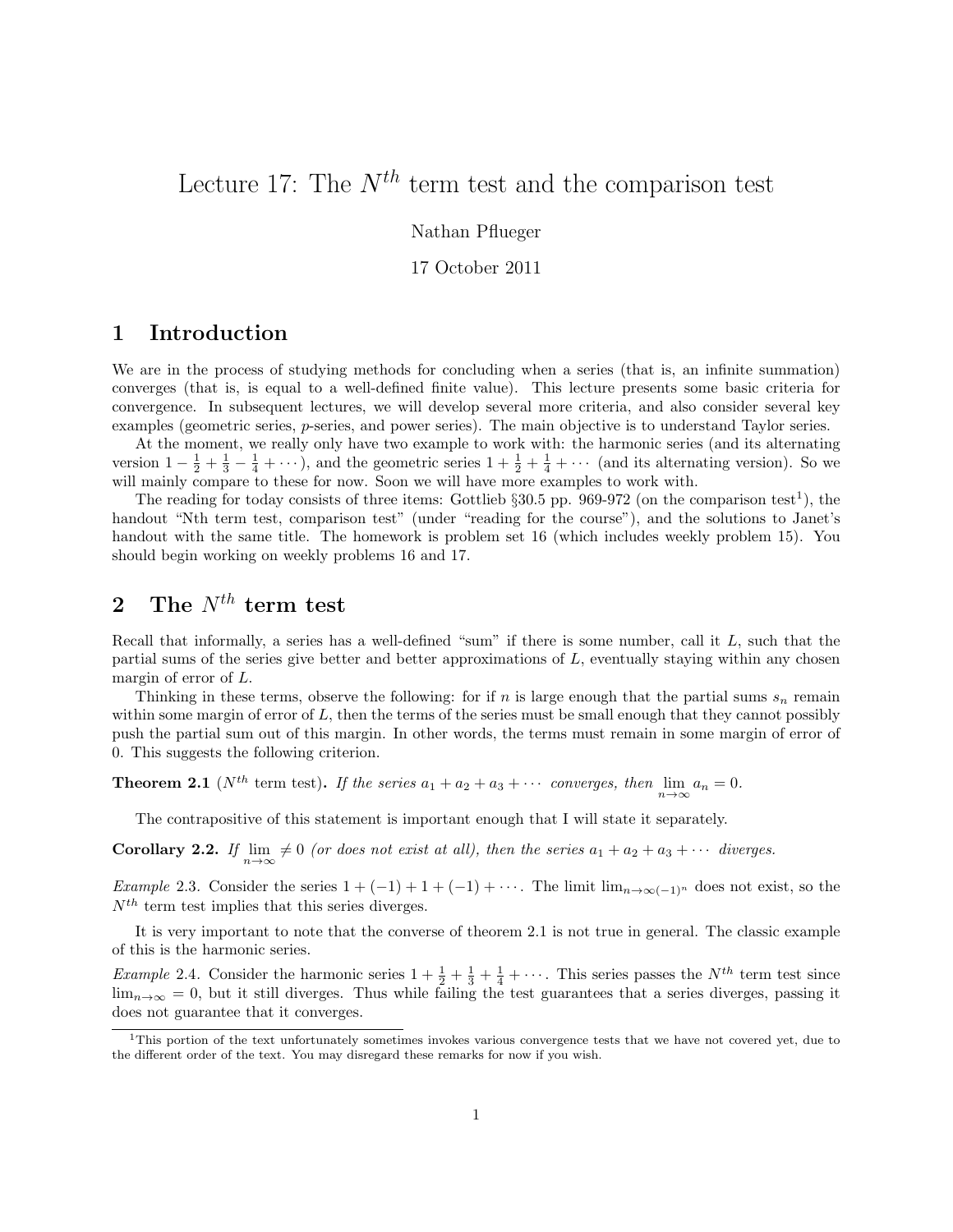#### 3 The direct comparison test

We begin with the most basic form of the comparison test. This test will be refined somewhat in section 5. Another version, called the *asymptotic comparison test*, will be presented in a later lecture.

Just like with improper integrals, convergence of series can sometimes be established by bounding a series by a series known to converge (and, by contrapositive, divergence of a series can be established by bounding it below by a series known to diverge).

**Theorem 3.1** (Direct comparison test). Suppose that  $\sum_{k=1}^{\infty} a_n$  and  $\sum_{k=1}^{\infty} b_n$  are two series with nonnegative terms such that  $0 \le a_n \le b_n$  for all n. Then:

- If  $\sum_{k=1}^{\infty} b_n$  converges, then  $\sum_{k=1}^{\infty} a_n$  converges.
- If  $\sum_{k=1}^{\infty} a_k$  diverges, then  $\sum_{k=1}^{\infty} b_n$  diverges.

Note that I have written these series as starting from  $k = 1$ , but this is not essential; this test will work no matter what indexing convention is used.

*Example* 3.2. Consider the series  $\sum_{k=1}^{\infty} \frac{1}{\sqrt{k}}$  $\frac{1}{k}$ . This can be compared to the harmonic series: for all  $k, \frac{1}{\sqrt{k}}$ .  $\frac{1}{k} \geq \frac{1}{k}.$ Since the harmonic series diverges, this series must diverge as well.

*Example* 3.3. Consider the series  $1 + \frac{1}{3} + \frac{1}{9} + \frac{1}{27} + \cdots$ . Then since  $\frac{1}{3^n} \leq \frac{1}{2^n}$ , we can compare to the geometric series  $1 + \frac{1}{2} + \frac{1}{4} + \frac{1}{8} + \cdots$ . Since the latter series converges, this series converges as well.

#### 4 Initial segments do not matter

An important observation about series is that their convergence (or divergence) does not depend on any finite number of terms: it only depends on the eventual behavior of the series. This is a bit of a tricky notion to comprehend: no individual term of the series determines whether it converges, yet all terms taken together do determine whether it converges. This can be expressed by the following.

**Theorem 4.1.** Consider any series  $\sum_{n=1}^{\infty} a_n$ . Then for any positive value N, this series converges if and only if the "tail"  $\sum_{n=N}^{\infty}$  converges.

Therefore to study convergence of a series, is suffices to study convergence of the series after any finite initial segment has been removed.

Example 4.2. Consider the series  $\sum_{n=1}^{\infty}$ n=1000 1  $\frac{1}{n}$ . This is the same as the harmonic series, except that an initial segment has been removed. Therefore, since the harmonic series diverges, this series diverges as well.

#### 5 The limit comparison test

Bearing in mind that initial segments do not matter, we can refine the direct comparison test to give a test that only uses long-term behavior. The result is the following test.

**Theorem 5.1** (Limit comparison test). Consider two series  $\sum_{n=1}^{\infty}$  $k=1$  $a_k$  and  $\sum_{n=1}^{\infty}$  $k=1$  $b_k$ , and suppose that for  $k$ sufficiently large, both series have only positive terms. Suppose also that  $\lim_{k\to\infty} \frac{a_n}{b_n} = L$ . Then:

- If  $0 < L < \infty$ , then either both series converge or both series diverge.
- If  $L = 0$  and  $\sum_{k=1}^{\infty} b_k$  converges, then  $\sum_{k=1}^{\infty} a_k$  converges as well.
- If this limit diverges to  $+\infty$  (or, you could say,  $L = +\infty$ ), and  $\sum_{k=1}^{\infty} b_k$  diverges, then  $\sum_{k=1}^{\infty} a_k$  diverges as well.